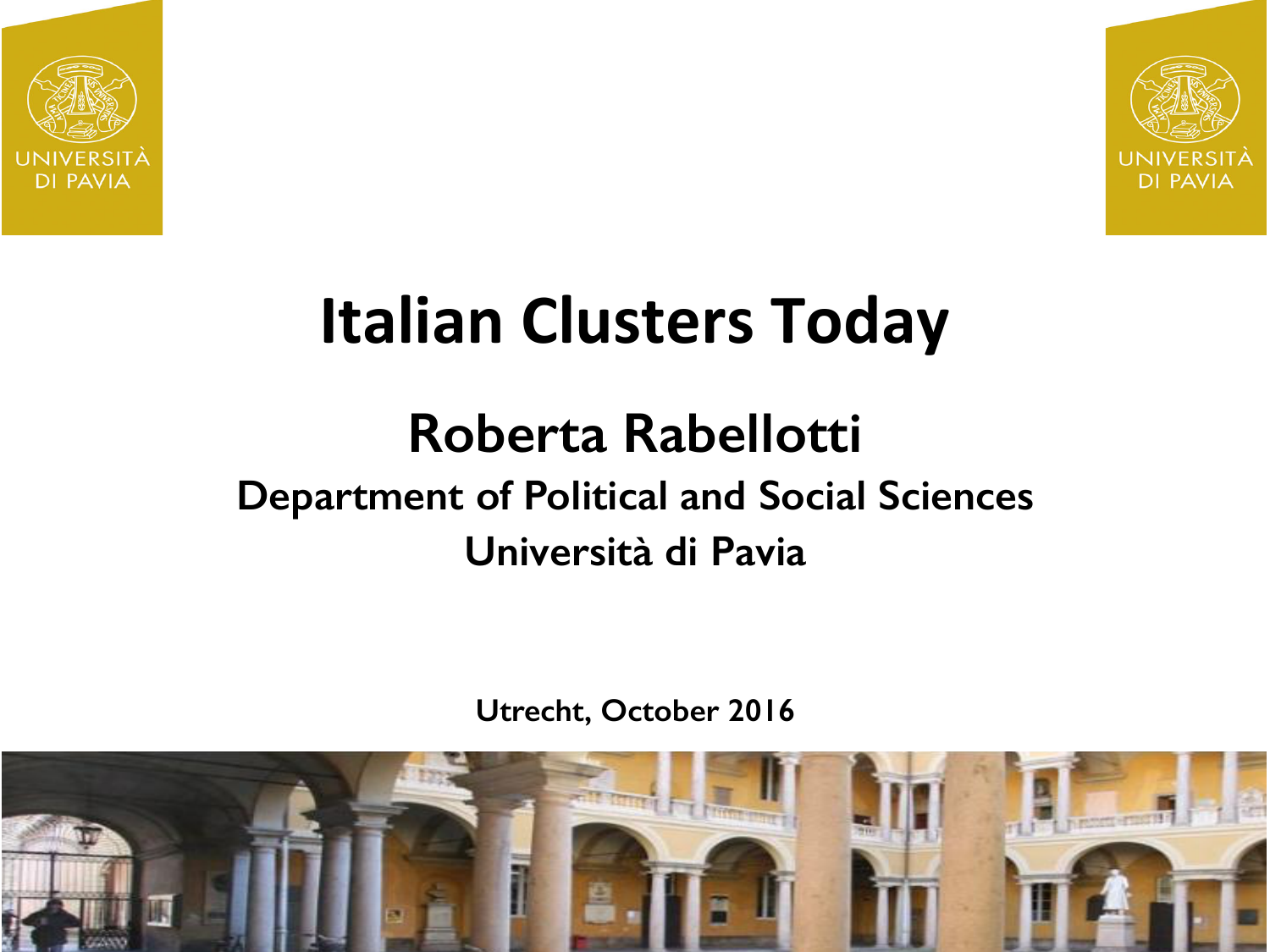# **Motivation**

- Italian clusters are nowadays very different organizational systems from how scholars described them until recent years;
- They are changing because they have to face the emergence of aggressive international competitors in low cost countries, the stagnation of their traditional target markets (i.e. domestic and EU markets), the growing demand originating from emerging countries, the rising complexity of technology and the increasing organization of production along Global Value Chains (GVC);
- Literature survey of empirical studies on Italian clusters done for an OECD report on Italian SMEs and Entrepreneurship.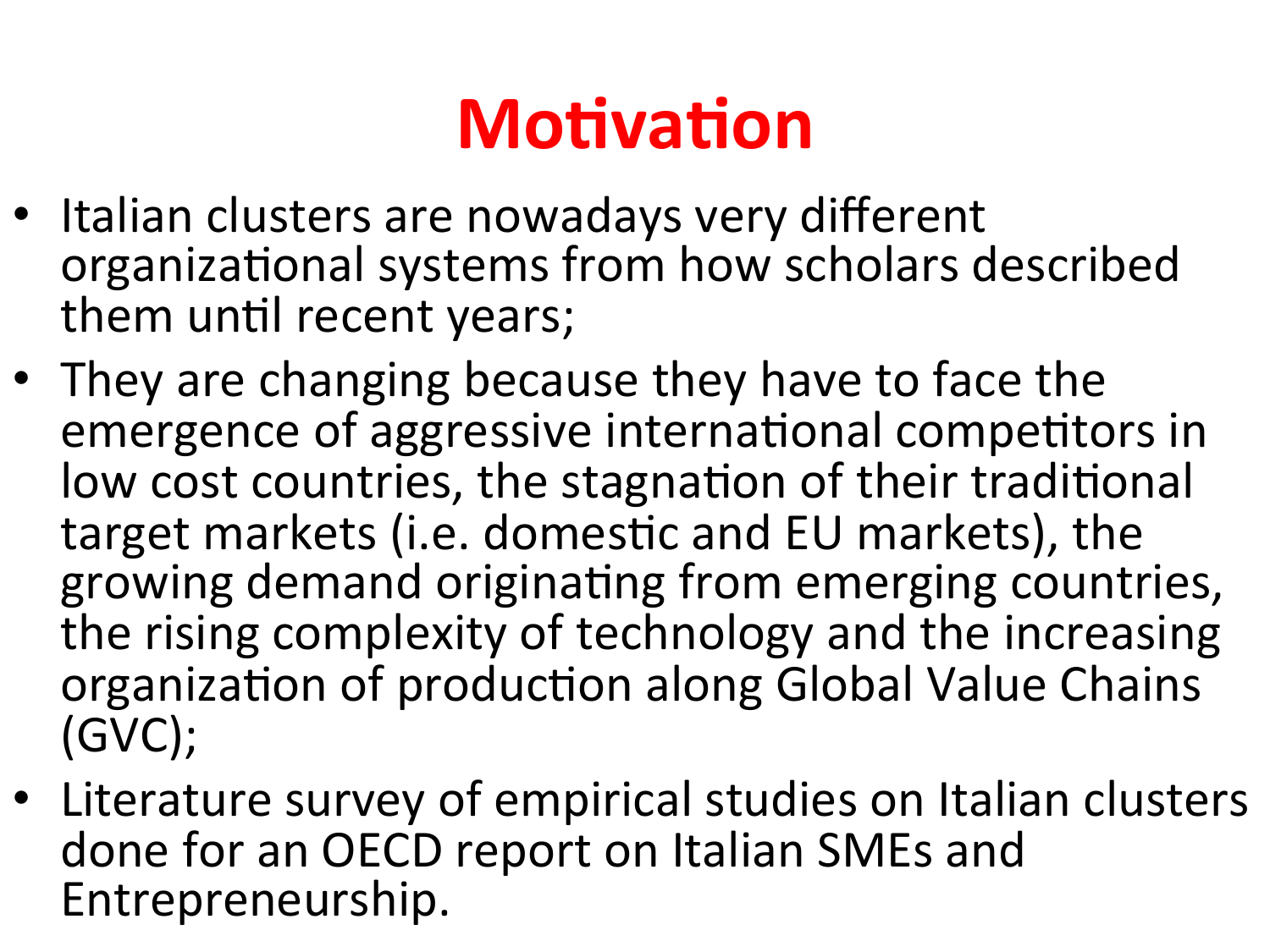#### 7.1 La mappa dei distretti industriali

A cura di Angelo Palumbo

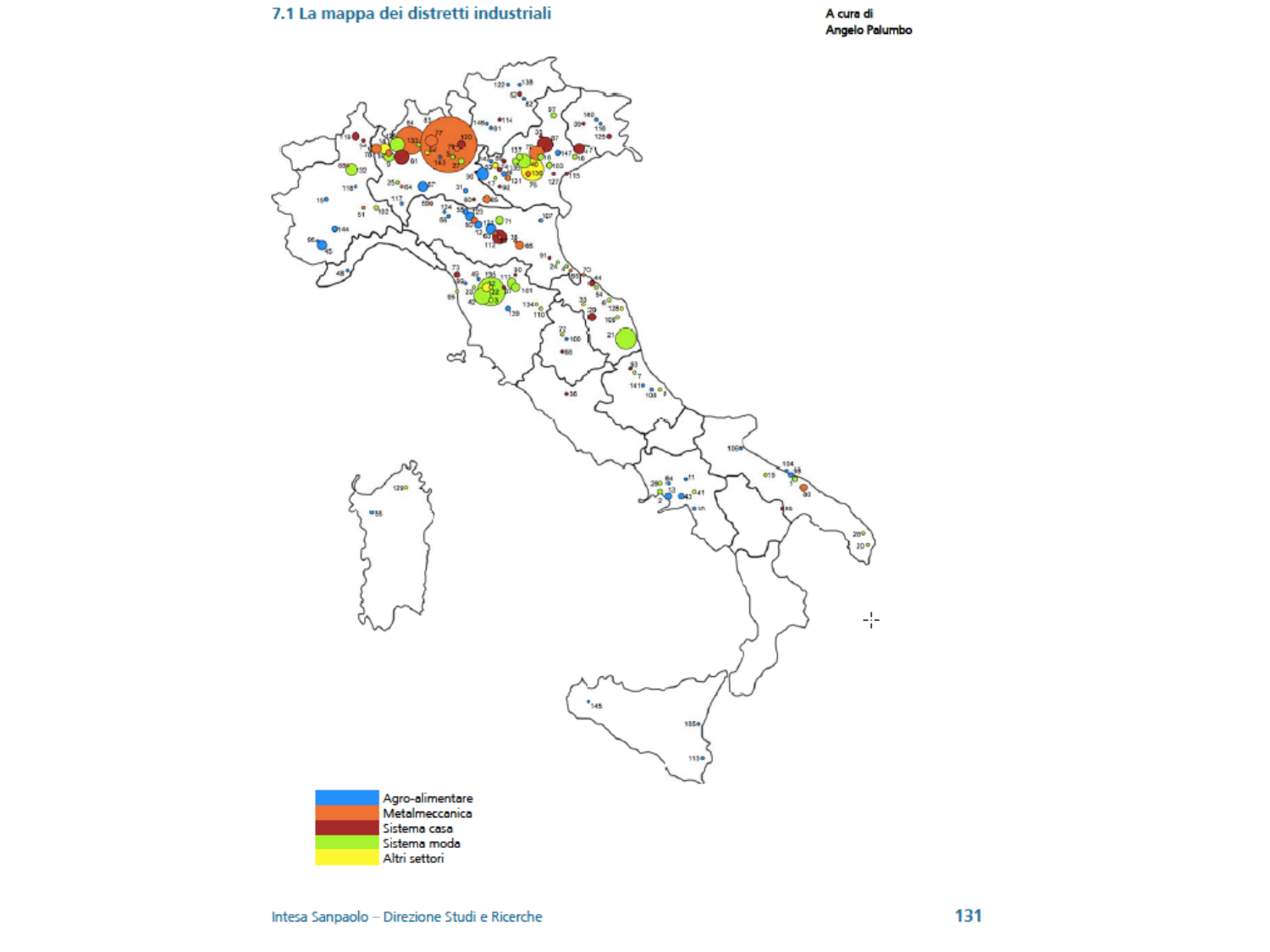# **Main structural changes in Italian clusters**

- $(1)$ Fading of the "district effect";
- (2)Increasing heterogeneity within and between cluster,
- (3) New strategies of internationalization;
- (4) Innovation and access to external
	- knowledge.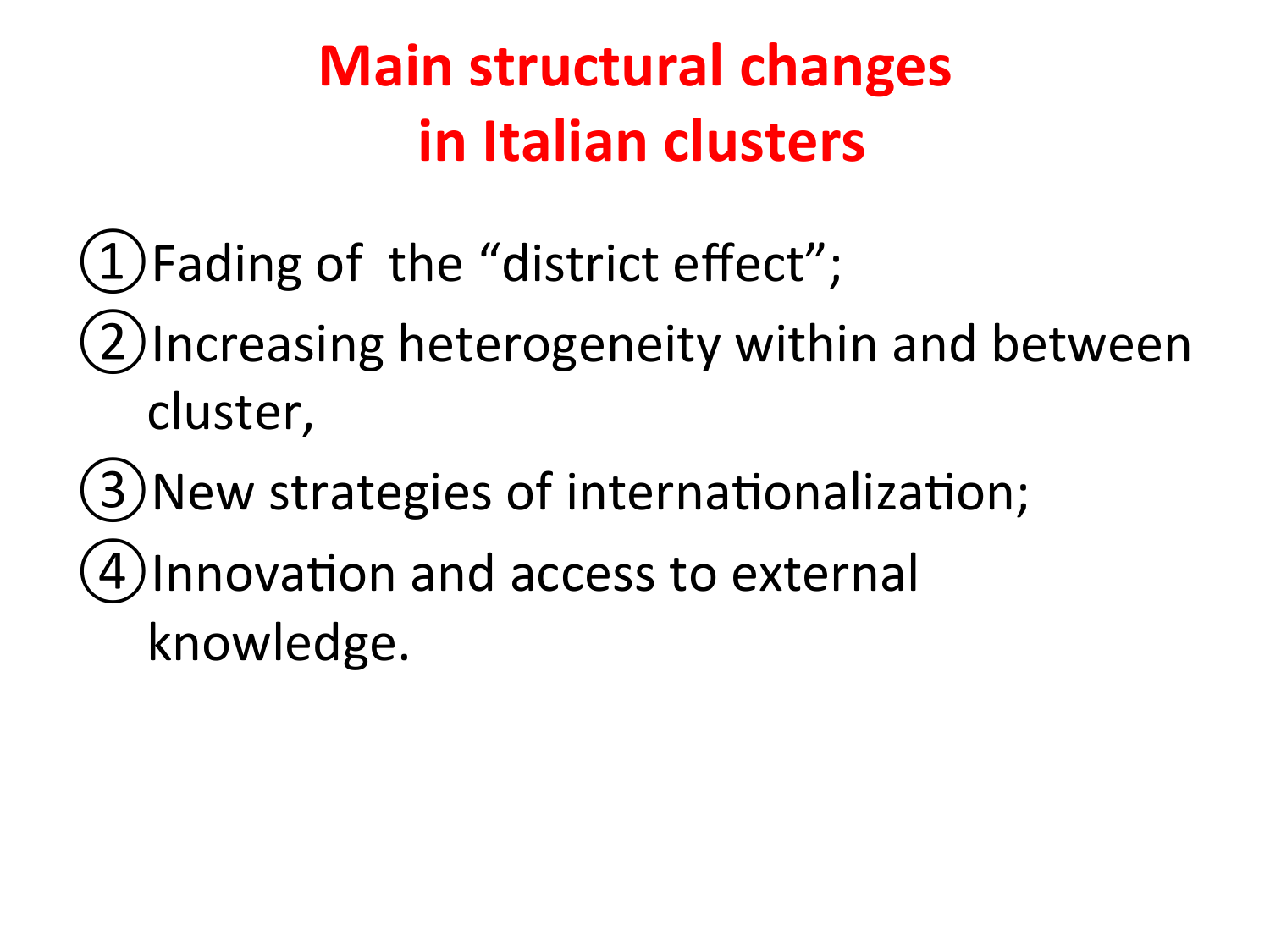# **The fading of the "district effect"**

- The existence of a "district effect", that is belonging to a cluster firms increase their access to external economies, such as knowledge, technology, skilled labour, specialized suppliers and other resources, and thus they outperform non-cluster firms has been empirically confirmed in several empirical exercises for the 1990s;
- Local external economies matter most during the early stages of an industry development cycle and less so as clusters mature (Audretsch and Feldmann, 1996);
- In Italian clusters, several studies find that the district (more specialisation than agglomeration) effect is vanishing;
- A location effect remains stable in urban areas, suggesting that firms gain more from locating in cities than in clusters.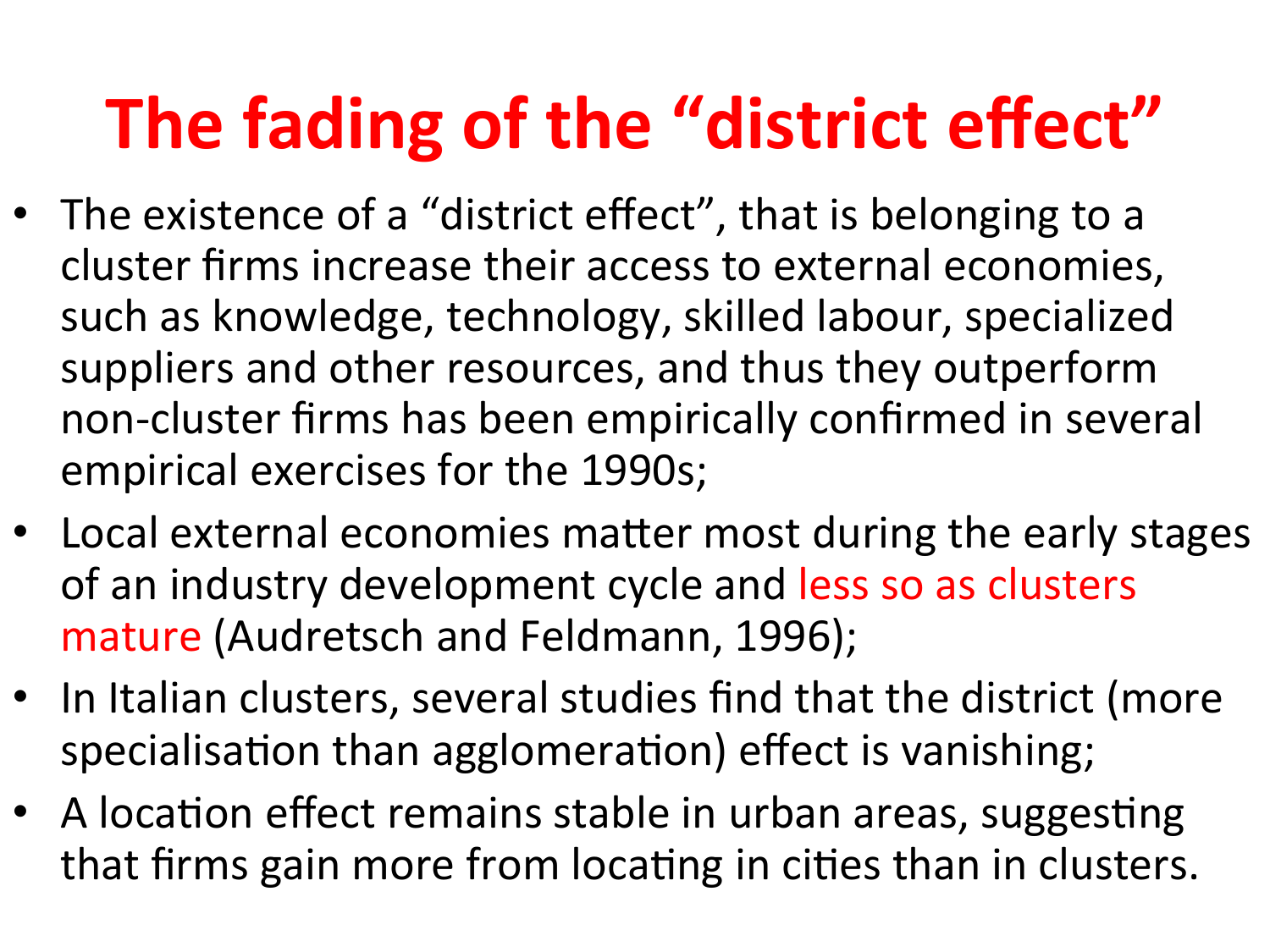### **Heterogeneity within clusters**

- Italian district firms are highly heterogeneous in terms of size and performance. Three main different groups of firms can be identified:
- 1) Small, less efficient firms most suffering from the vanishing of the district effect, often unable to survive in the new highly competitive global context;
- *②Outward oriented medium-sized and large firms* capable to cope with the evolving external business context, thanks to their high dynamism, external networks, and good technological capabilities;
- *③District embedded, mainly medium-sized and large firms*  considering the local supply chain as the key for their business success. Such leading high-end local companies prefer local suppliers, because of the combination of quality, lead times, and easy monitoring and control, which would not be guaranteed by distant suppliers.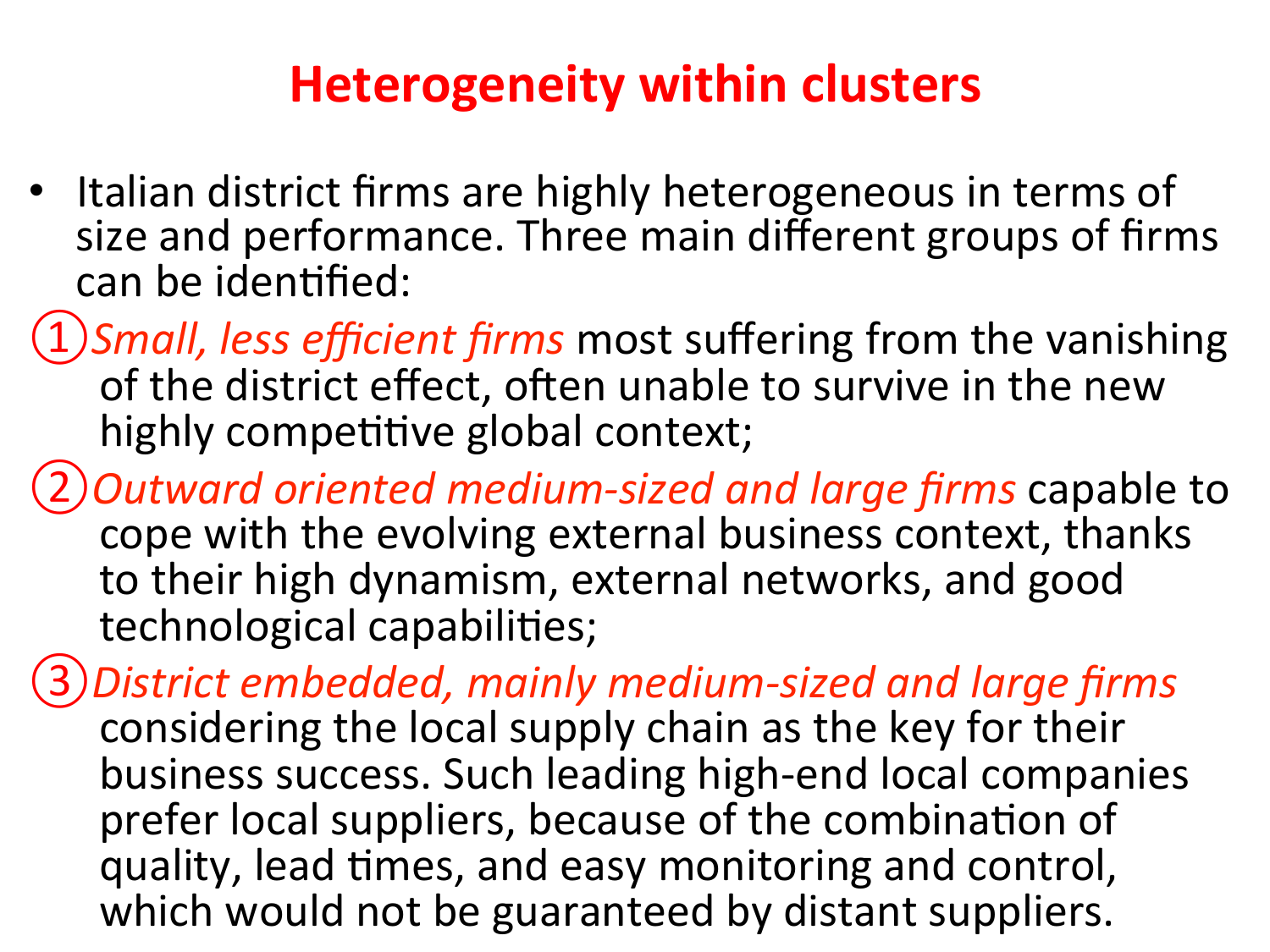#### **Diversity between clusters**

- There has been a tendency among Italian clusters to change their specialisation over time;
- The creation of new industries is often a path-dependent process, arising from the re-use and upgrading of existing technological, knowledge, organizational and commercial capabilities and assets (Hidalgo et al, 2007);
- A common trend is the diversification from final goods to the mechanical industry: a) Schio and San Bonifacio in Veneto previously specialised in the textile sector and now in the production of textile machinery; b) Canelli located in the wine core region of Piedmont, which is now a centre for production of machinery for the wine sector and c) Mirandola in Emilia Romagna, which shifted from textiles to mechanical and biomedical industries.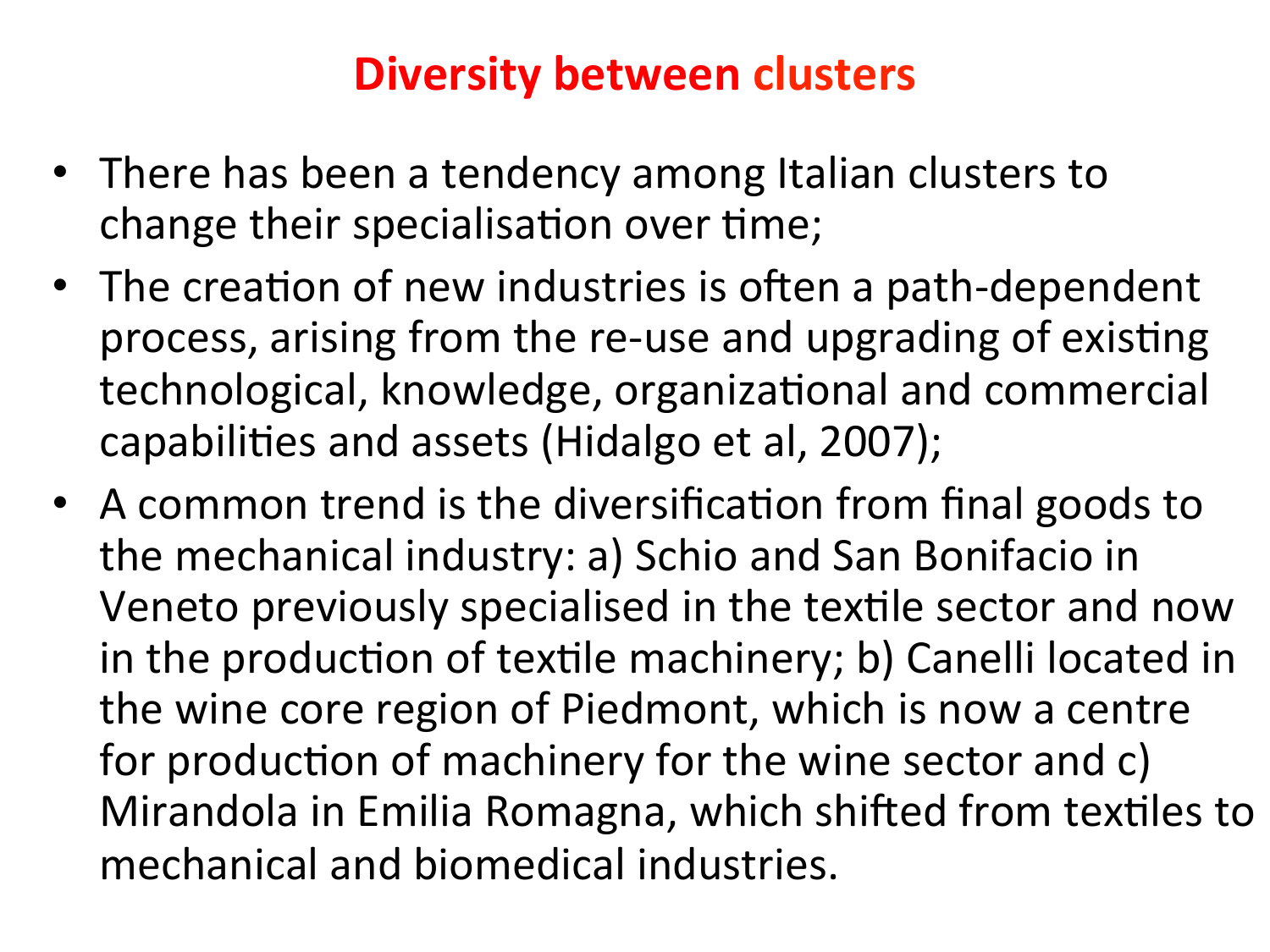## **Clusters involvement in Global Value Chains (GVCs)**

- Italian IDs have traditionally been characterised by a deep specialisation along a value chain, mainly confined to the geographical boundaries of the local system;
- In the new landscape of global competition, many firms have extended in different ways their supply chains well beyond the borders of the district;
- GVC involvement in GVC differ a lot based on:
	- $-$  the main market segment *high-end* vs. *low-end;*
	- $-$  the mix of the three types of firms: *small, less efficient* firms, outward oriented medium-sized and large firms and district embedded, mainly medium-sized and *large, firms*.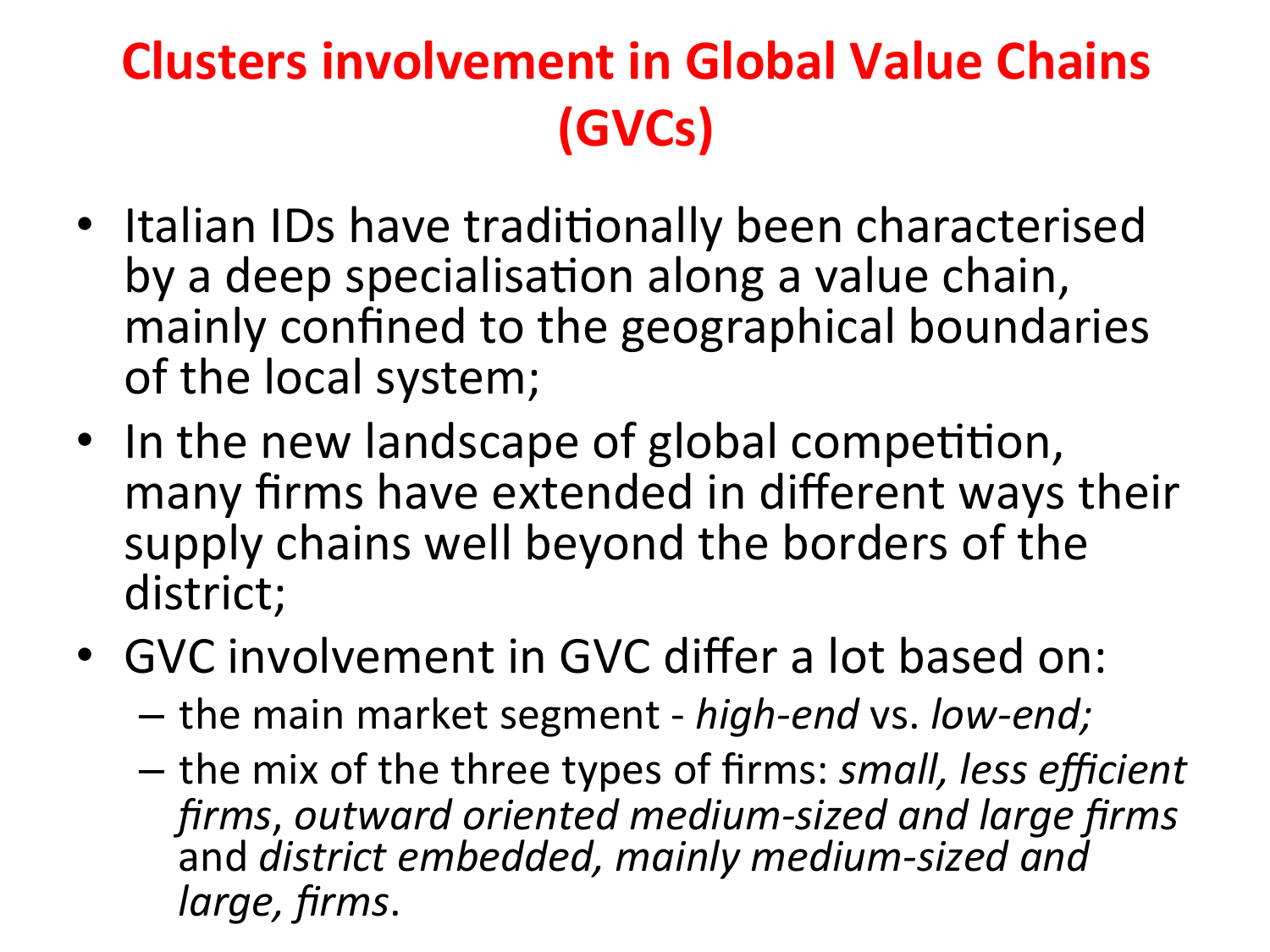| <b>MAIN TARGE</b><br><b>MARKE</b> | Low-end:<br>Low cost traditional<br>manufacturing                                     | High-end:<br>Niche markets,<br>luxory goods, large<br>international buyers                           | High-end:<br>Niche markets.<br>luxory goods,<br>specialized products                                                    |
|-----------------------------------|---------------------------------------------------------------------------------------|------------------------------------------------------------------------------------------------------|-------------------------------------------------------------------------------------------------------------------------|
| <b>UPSTREAM ACTIVITIES</b>        |                                                                                       | R&D, design, marketing<br>& branding by GVC lead<br>buyers outside the<br>boundaries of the district |                                                                                                                         |
| <b>DISTRICT ACTIVITIES</b>        | Declining<br>small firms<br>focusing on<br>low end<br>markets<br>Low value added      | Medium sized firms<br>focusing mostly on<br>production<br>High value added<br>in production          | Large firms focusing<br>mostly on R&D,<br>design, branding &<br>marketing<br>High value added in<br>upstream activities |
|                                   | Sourcing from<br>low cost<br>suppliers<br>beyond the<br>boundaries of<br>the district | Raw materials<br>and other non<br>strategic<br>phases of<br>input<br>production                      | Sourcing from<br>a network of<br>international<br>suppliers                                                             |
|                                   | (a) Small scale, low<br>end district                                                  | (b) Locally rooted<br>high end<br><b>GVC-led district</b>                                            | (c) Outward oriented<br>high end<br><b>GVC-led district</b>                                                             |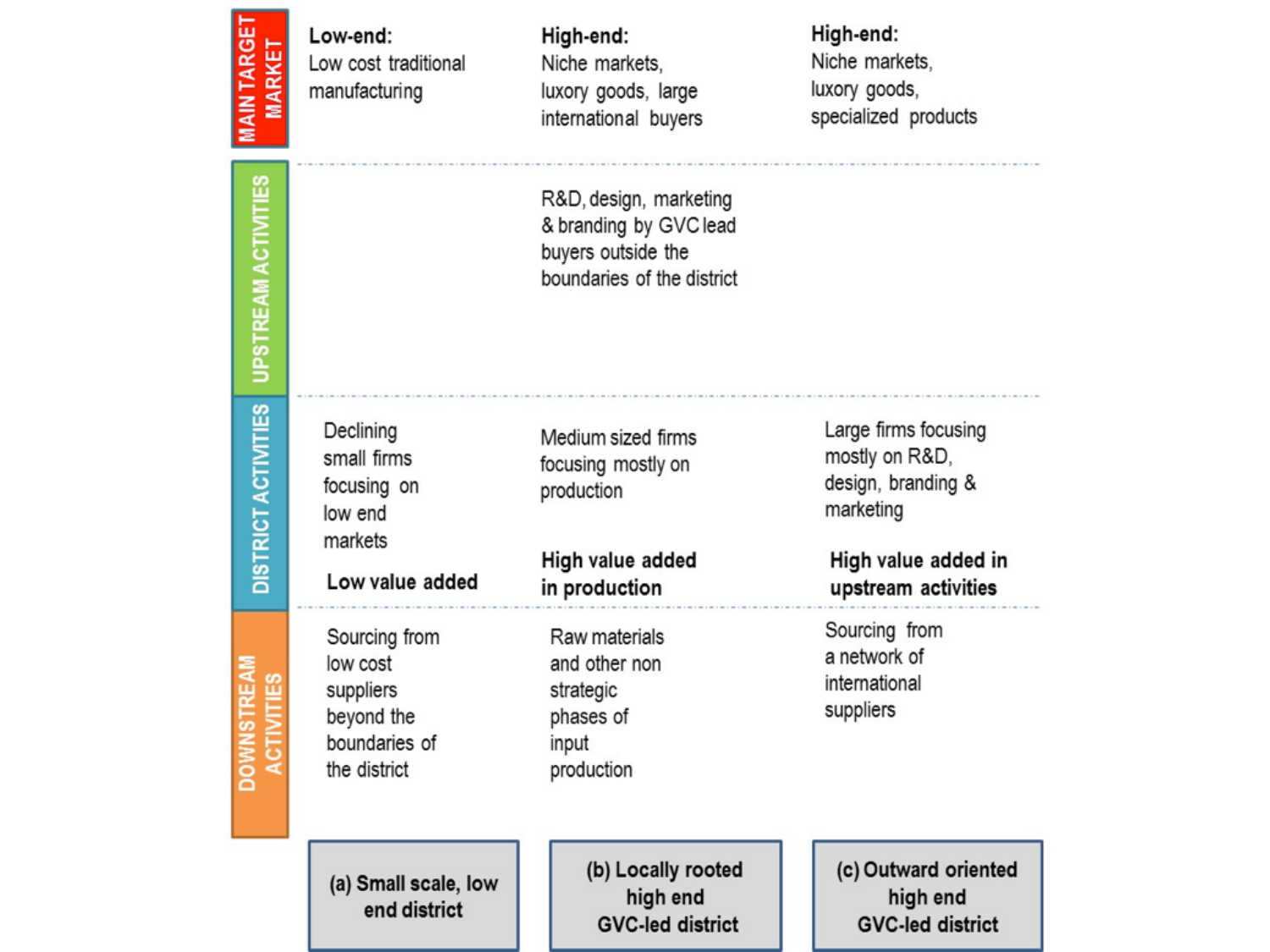### **Three patterns of GVC involvement**

- Districts serving low-end market segments, dominated by *small firms*: currently suffering from strong international competition on costs, which they try to face outsourcing a large part of their production abroad (e.g. shoe clusters in the South of Italy);
- (2) Districts characterized by a *high-end market specialisation* and a concentration of district embedded, mainly mediumsized firms: highly involved in GVC because the local system needs to continuously improve its production capabilities by dealing with challenging requests from global firms and its key competitive factor is relying on the local dynamic ecosystem (e.g. Brenta shoe district; Livenza furniture cluster);
- ③ Districts dominated by *strongly outward oriented medium*sized and large firms: the GVC involvement of the district can result into its progressive hierarchization and detachment from the local ecosystem (sky boots in Montebelluna, eyewear in Belluno; jewellery in Arezzo).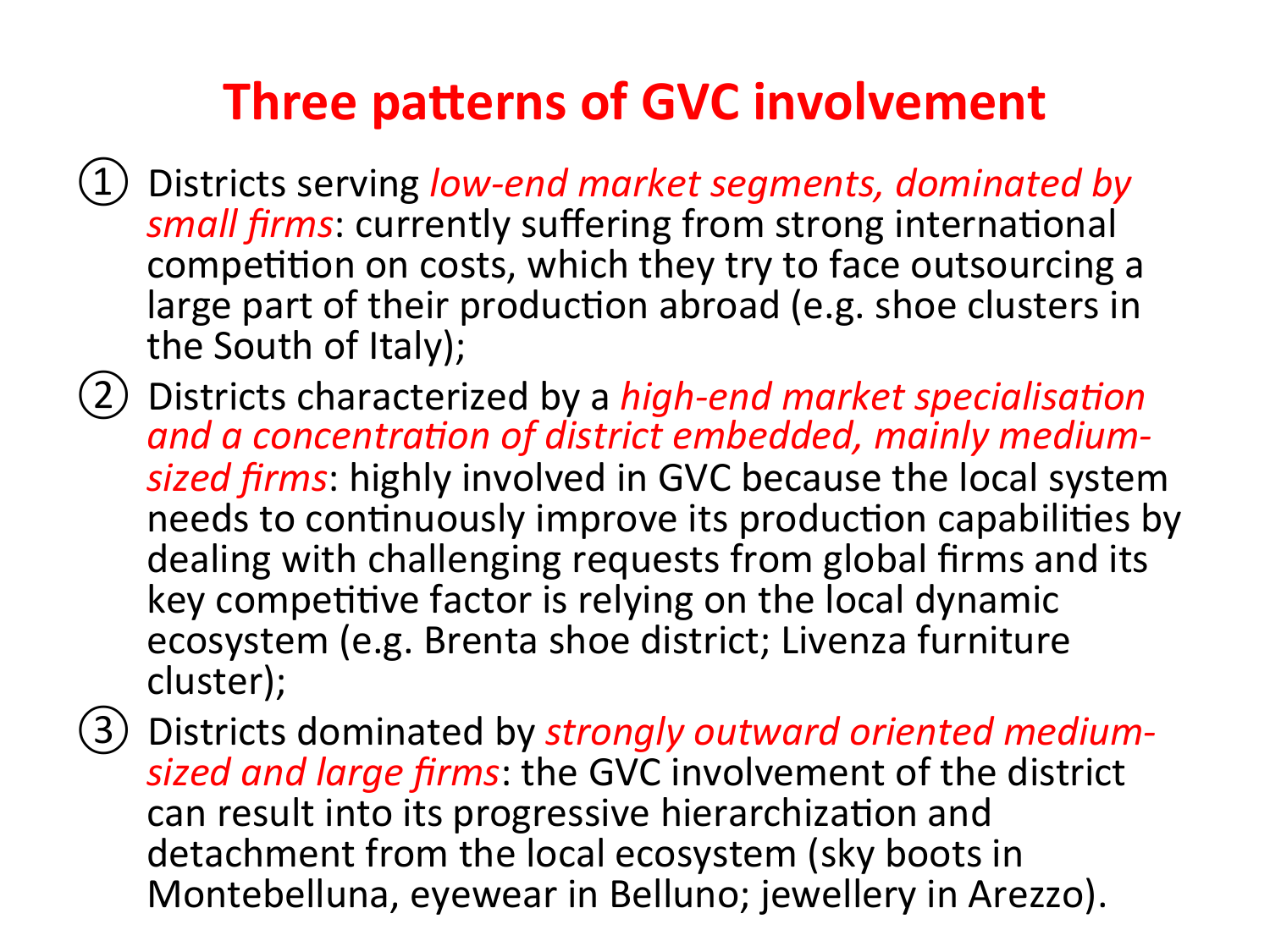#### **An alternative to international outsourcing: immigrant workers and ethnic firms**

- Textile and clothing districts, such as Prato in Tuscany and Carpi in Emilia Romagna, register an increasing employment of lowskilled immigrants in local firms to cut labour costs, as an alternative strategy to the outsourcing of production abroad;
- Emergence of new ethnic firms: i.e. the textile district of Prato where manufacturing firms owned by Chinese entrepreneurs have increased from 1,481 in 2003 to some 3,600 in 2010;
- The long term sustainability of this model is threatened by the product upgrading of some local Chinese firms designing original clothing collections and selling them, in the domestic and international markets, under their own new brand name;
- There is also evidence that Chinese firms in Italy are outsourcing production to China and this enables them to sell cheap products in the Italian market, simultaneously exploiting their links with the homeland and their knowledge of Italy.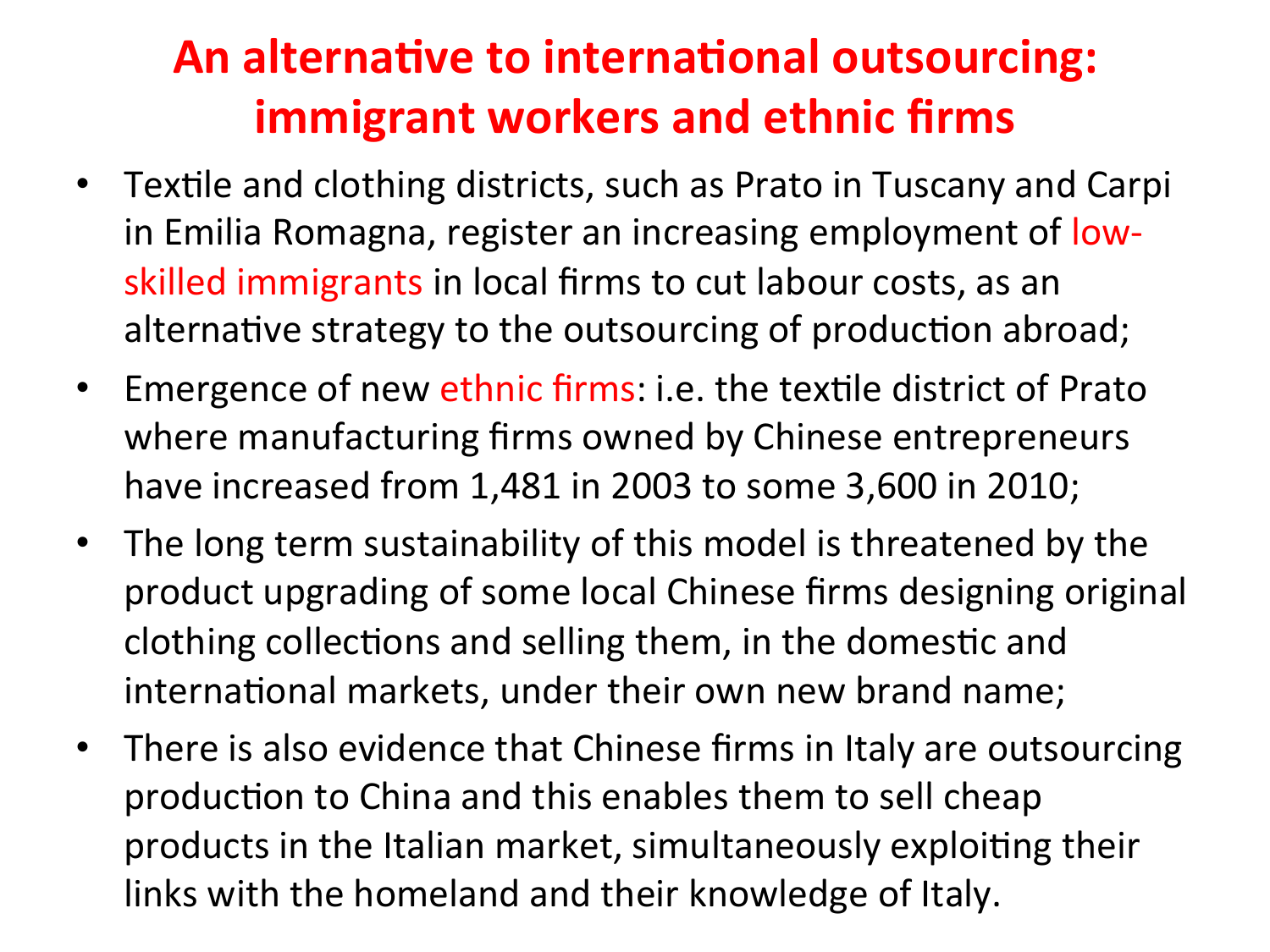#### **Inward and outward foreign direct investments**

- Currently only 9% of cluster firms are involved in foreign direct investments, however, there are notable differences amongst the sectors reaching 24% in the white goods industry and 14% in the mechanical sector;
- The presence of multinationals is significant in some clusters: e.g. sports goods cluster in Montebelluna and footwear cluster in Brenta;
- Increasing presence of multinationals from emerging economies: Chinese multinationals in the automotive Turin district, where they have established design centres; Haier in Varese together with Whirlpool and Philips; Chinese acquisition of Benelli, a motorcycle producer in Pesaro.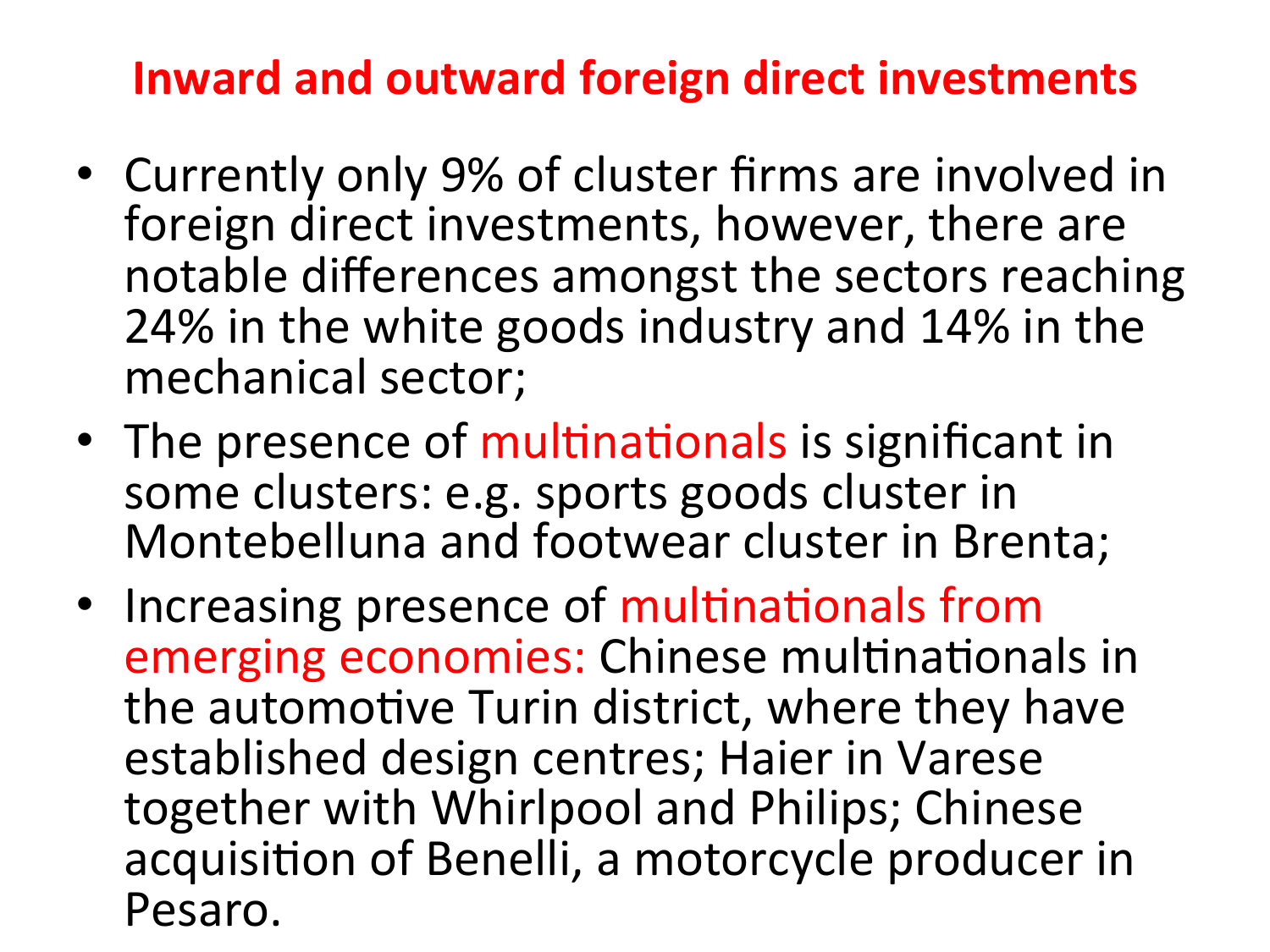### **Innovation and access to external knowledge**

- Technological gatekeepers act as a bridge between non-local knowledge and the majority of small firms (Boschma and Ter Wal, 2007; Morrison, 2008);
- Nevertheless, externally connected firms are not always willing to share their knowledge with local firms, since this depends on reciprocity with other members of the cluster (Morrison et al, 2013);
- Firms with a stronger knowledge base and tight external connections do not have any incentive to interact with the majority of local less knowledgeable firms since there is very little they can gain from such interactions (e.g. the wine cluster in Piedmont Morrison and Rabellotti, 2009);
- Innovation in clusters is also facilitated by the involvement of companies in Global Value Chains (GVCs). In Castelgoffredo, Capasso and Morrison (2013) find that outsourcing ancillary activities, firms can shift resources towards innovation in core activities;
- Besides, the insertion in GVCs also drives requirements in terms of quality and product variety that firms have to comply when entering a high-value market chain.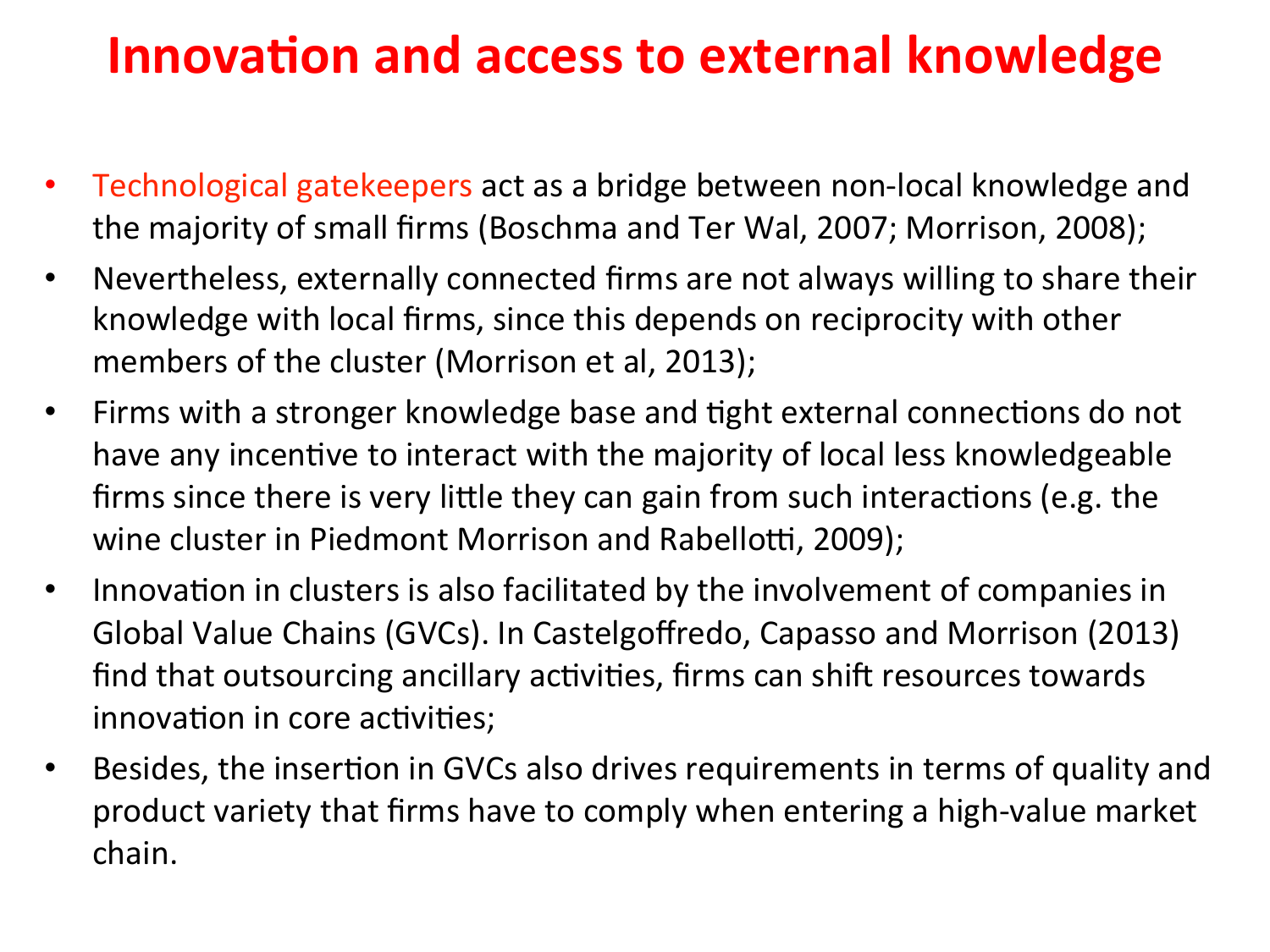### **Some policy recommendations**

- Tailor policy to different types of cluster firms, focusing on rapidly increasing the productivity of small inefficient enterprises, maintaining the engagement of medium sized firms with their clusters, and supporting the knowledge gatekeeper role of leading cluster firms within their supply chains;
- Permit strong flexibility in partner selection in network support programs, enabling firms to collaborate with capable partners outside cluster boundaries;
- Faciilitate diversification into new industries, which often requires that subsidies and incentives are given only to "new" activities and are cut for projects in industries that fail;
- Strengthen clusters' external connections sustaining local firms' insertion in GVCs (i.e. quality standards and certification requirements are key);
- Create incentives for the adoption of socially and environmentally sustainable standards and certifications, and other formal corporate social responsibility policies in clusters.